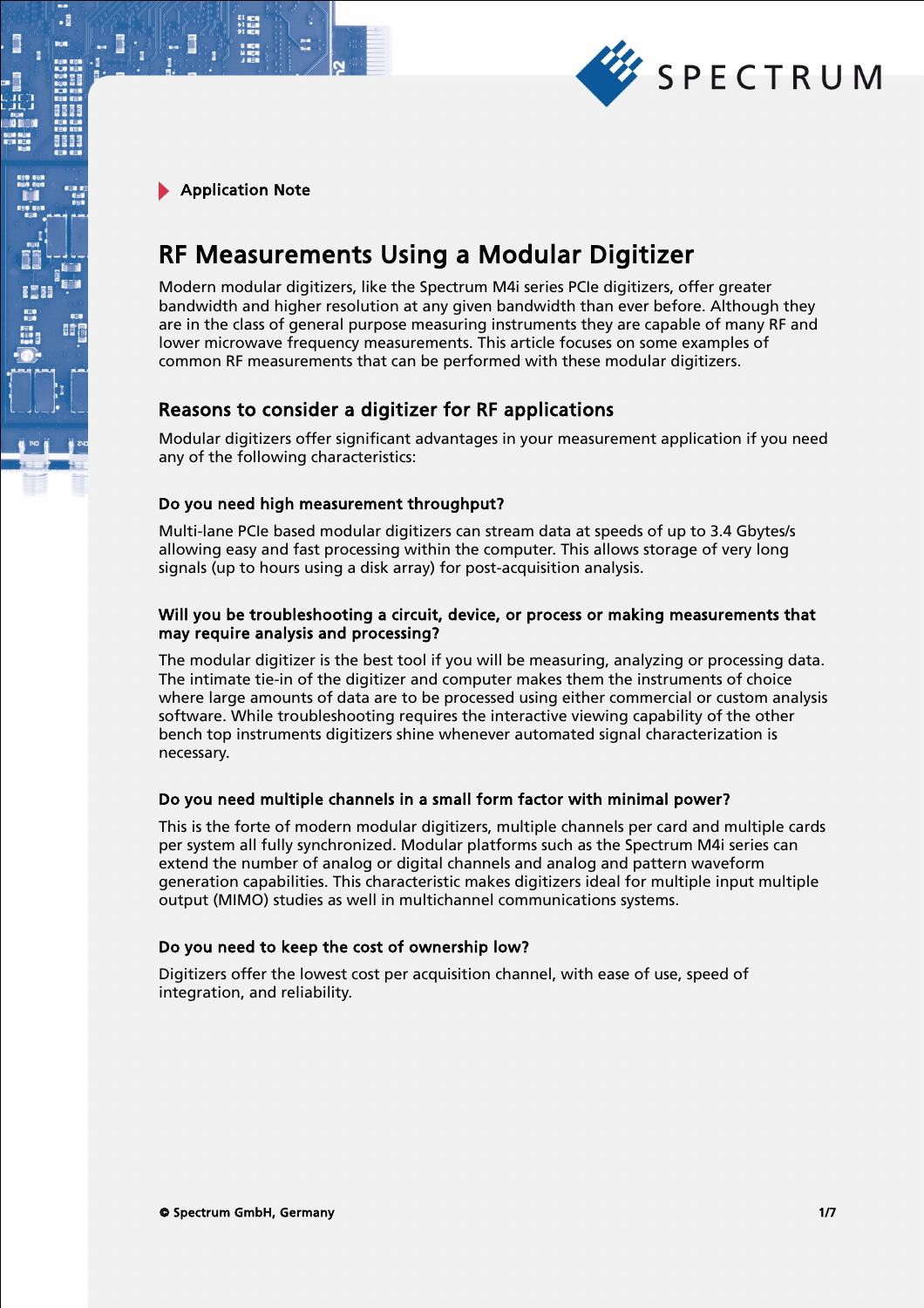

.

# Digitizer Selection

Radio frequency measurements require digitizers with three key characteristics. The first is bandwidth. The digitizers must support a frequency range that matches the intended measurement. The next is resolution, which determines the dynamic range of the measurement. The final major consideration is data transfer speed, which affects the measurement update rate. Table 1 summarizes the characteristics of several Spectrum PCIe digitizers which are likely candidates for RF applications.

Table 1: Summary table of Spectrum digitizers compatible with RF and microwave measurements

Each of these modular digitizers interfaces to its host computer using a PCIe X8 interface capable of a data transfer rate of up to 3.4 GByte/s. Other digitizer models, are available with more modest transfer rates.

| Model       | <b>Channels</b> | <b>Resolution</b> | Sample Rate (MS/s)                                         | <b>Bandwidth (MHz)</b> |
|-------------|-----------------|-------------------|------------------------------------------------------------|------------------------|
| M4i.2210-x8 | $\mathbf{1}$    | 8 bits            | 1250                                                       | 500                    |
| M4i.2211-x8 | $\overline{2}$  | 8 bits            | 1250                                                       | 500                    |
| M4i.2212-x8 | $\overline{4}$  | 8 bits            | 1250                                                       | 500                    |
| M4i.2220-x8 | $\mathbf{1}$    | 8 bits            | 2500                                                       | 1500                   |
| M4i.2221-x8 | $\overline{2}$  | 8 bits            | 2500                                                       | 1500                   |
| M4i.2223-x8 | 2               | 8 bits            | 2500 (1 Channel)<br>1250 (2 Channels)                      | 1500                   |
| M4i.2230-x8 | $\mathbf{1}$    | 8 bits            | 5000                                                       | 1500                   |
| M4i.2233-x8 | $\overline{2}$  | 8 bits            | 5000 (1 Channel)<br>2500 (2 Channels)                      | 1500                   |
| M4i.2234-x8 | 4               | 8 bits            | 5000 (1 Channel)<br>2500 (2 Channels)<br>1250 (4 Channels) | 1500                   |
| M4i.4450-x8 | 2               | 14 bits           | 500                                                        | 250                    |
| M4i.4451-x8 | 4               | 14 bits           | 500                                                        | 250                    |
| M4i.4410-x8 | 2               | 16 bits           | 130                                                        | 65                     |
| M4i.4411-x8 | 4               | 16 bits           | 130                                                        | 65                     |
| M4i.4420-x8 | $\overline{2}$  | 16 bits           | 250                                                        | 125                    |
| M4i.4421-x8 | $\overline{4}$  | 16 bits           | 250                                                        | 125                    |

Table 1: Summary table of Spectrum digitizers compatible with RF and microwave measurements

# Dynamic Range Measurement Example

A quick review of the specifications summarized in the table reveals a tradeoff between resolution and bandwidth. The choice of a specific model is determined by the application. If the signal being measured has a small ratio of highest to lowest amplitude then a digitizer with lower resolution is acceptable. This type of application, such as characterizing a transmitted radar signal, has low dynamic range requirements. On the other hand, if the signal has a mix of high and low amplitude components then a higher resolution is required. Applications such as software defined radio (SDR), and echo location (like radar) require digitizers with large dynamic ranges. Figure 1 shows the acquired waveform resulting from connecting a simple antenna to the input of a Spectrum M4i.4450-X8 digitizer, with 14 bit resolution, as displayed and processed using Spectrums SBench 6 software. Both the time and frequency domain views of the waveform are shown. This is an example of a high dynamic range signal.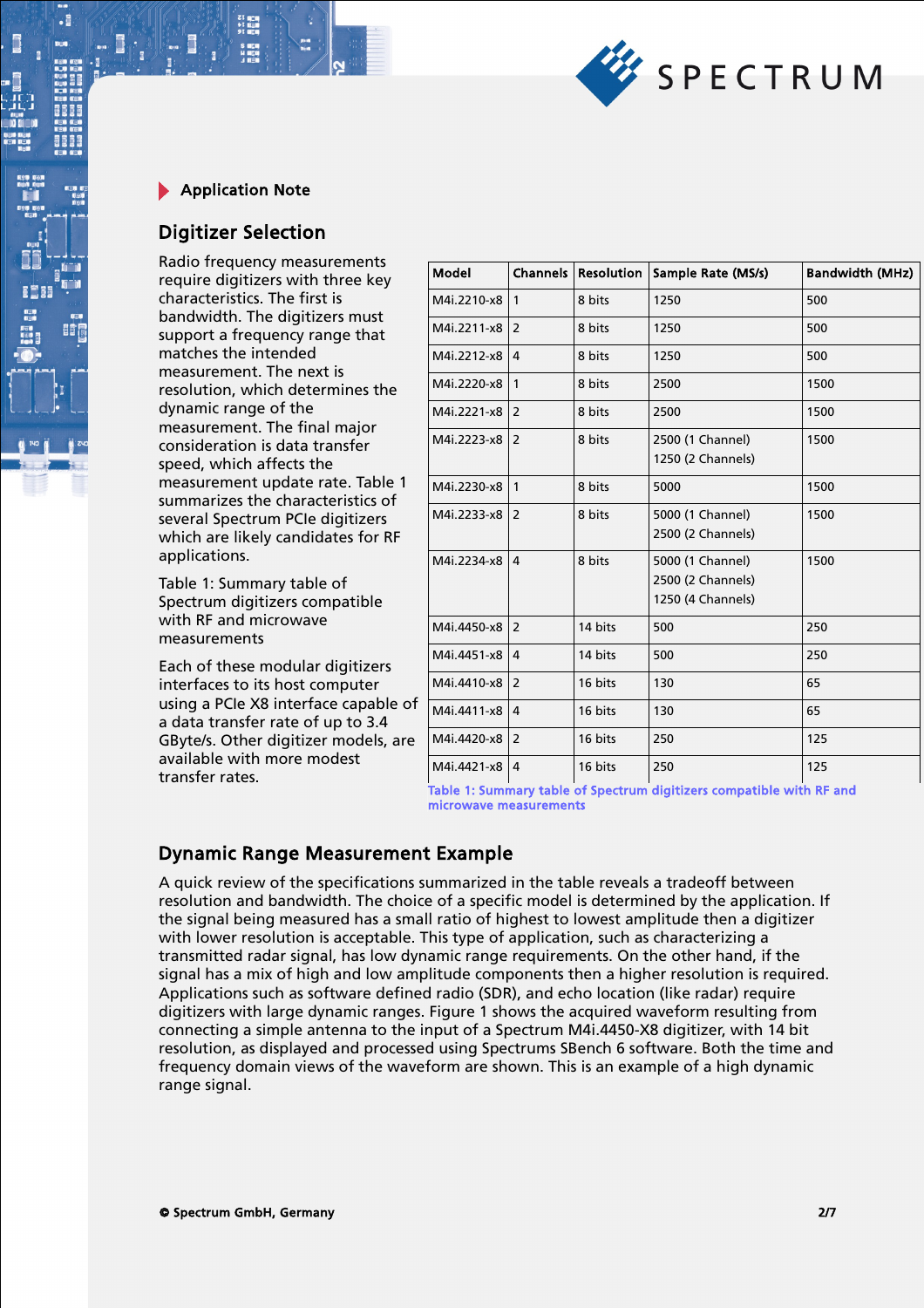

 $\cdot$ E

The acquired signal, shown in the left hand grid, has a 38 mV peak to peak amplitude. Although it appears noise-like, the Fast Fourier Transform (FFT), displayed in the right grid. shows that the wide dynamic range of the digitizer is picking up multiple RF sources. The highest peak is a 145 MHz signal with an amplitude of approximately -36 dBFS (dB relative to full scale). The FM broadcast band from 88 to 108 MHz shows a station with the peak amplitude of -50 dBFS. The peak noise floor amplitude is about -120 dBFS. The 14 bit digitizer has a dynamic range of grid) from 0 to 250 MHz approximately 85 dB. The large



digitizer (left grid) and its FFT showing the frequency spectrum of the signal( right

FFT transform (500k points) contributes significant processing gain which provides the additional dynamic range shown in this example.

# RF Measurements

Digitizers acquire data and make it available for measurement and analysis. Measurement and analysis are performed using software. In these examples Spectrum's SBench 6 is being used to perform the tasks. Third party software such as Microsoft's MATLAB or National Instruments LABVIEW can also be used. Similarly, custom software can be written for specific measurement and analysis operations. In all cases driver software, mating the digitizers to specific application programs is available.

Some basic RF measurements are shown in Figure 2. Again, SBench 6 is being used for this example.



Figure 2: An example of some basic RF measurements and analysis using Spectrum's SBench 6 software. Measurements are made on the acquired signals frequency, amplitude, pulse repetition rate (frequency), period, duty cycle and width

The acquired waveform, shown in the upper left grid, is a pulse modulated 1 GHz sinewave common in radar applications. This signal was input directly into the digitizer but it can also be input from a down converter if its frequency is above the bandwidth of the digitizer. The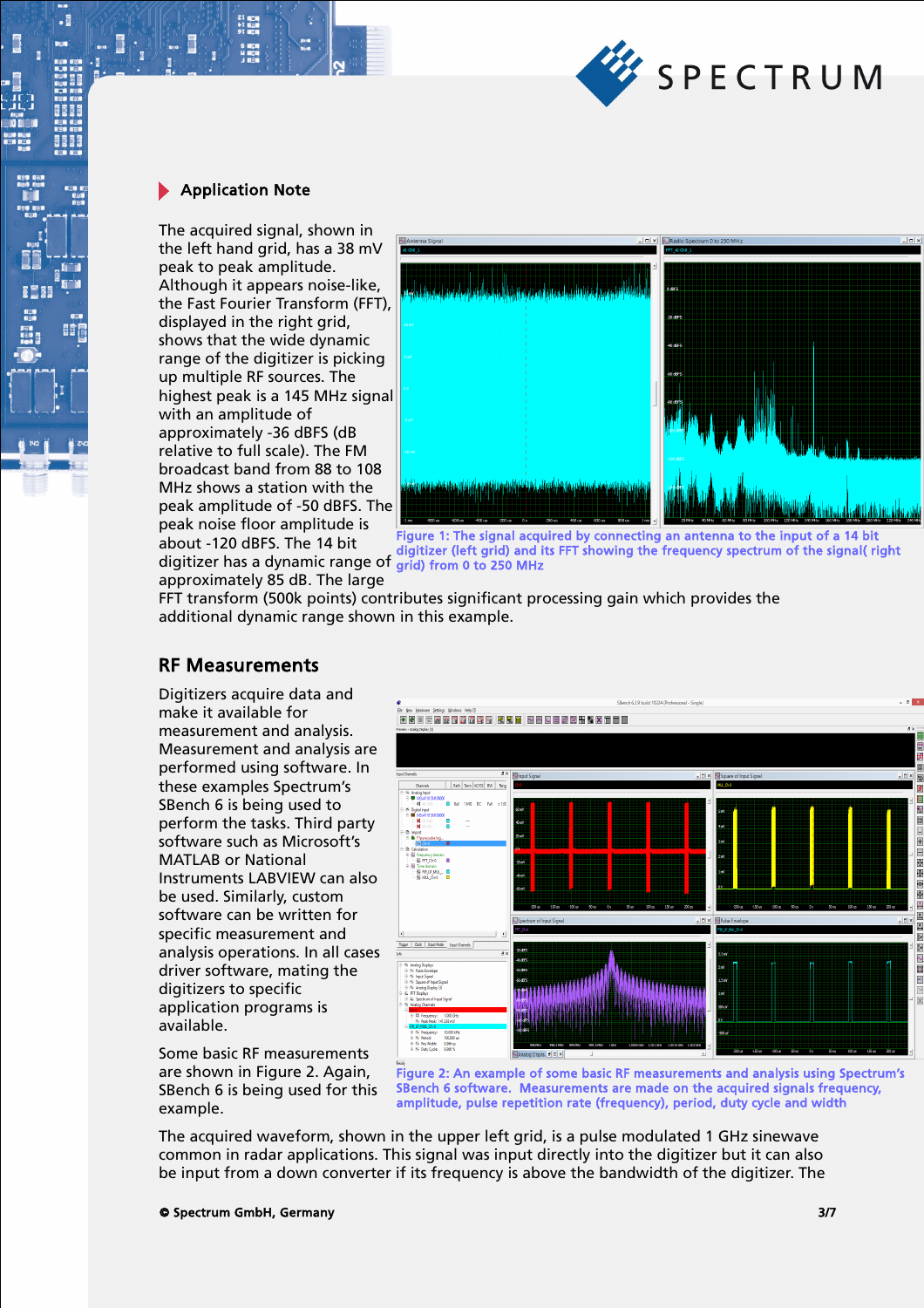

 $\cdot$ 

8881

間

FFT, in the lower left grid, shows the spectrum of the acquired waveform. SBench 6 includes a large number of built-in measurement parameters. The Info pane, in the left center of the figure, lists measurements of the acquired waveforms peak to peak amplitude and frequency. Analysis of the pulse timing requires further processing to extract the signal envelope. This is accomplished in two steps. First, the waveform is squared using basic analog calculation to take the product of the acquired waveform with itself. The squared waveform is shown in the upper right grid. The squared signal is now filtered with a digital low pass filter with a cutoff frequency of 10 MHz. This removes the residual 1 GHz carrier producing the desired pulse envelope. The measurements of pulse frequency, period, width and duty cycle are shown in the Info pane associated with the pulse envelope.

SBench 6 provided the tools to perform a square-law detection of the amplitude modulated waveform allowing direct measurements of the pulse waveform parameters. More complicated demodulation processes are offered by MATLAB or LABVIEW used in conjunction with the modular digitizer. This would permit frequency and phase demodulation of radar 'chirp' and Barker encoded signals.

Let's look at some basic power measurements. The square of the acquired signal will again be used to compute the instantaneous power for the waveform. The squared voltage will be scaled to divide it by the 50 Ohm impedance resulting in a display calibrated in Watts. Parameters, applied to this waveform, will calculate the average power of the signal. The process is shown in Figure 3.

The acquired sine wave is shown in the grid on the left. Parameters, shown in the Info pane on the left, read the peak to peak and effective (RMS) amplitudes of the sine



Figure 3: The calculation of instantaneous and average power of a digitized sine wave. The instantaneous power calculation is based on scaling the square of the acquired signal and dividing the square by the impedance.

signal. The input signal is squared by again applying the multiply calculation function to it. The resultant waveform is then scaled in amplitude using the signal settings control. This allows the user to rescale the display in user defined units. Data is scaled by dividing the vertical readings of the squared waveform by the impedance of 50 Ohms.

The result is shown in the right hand grid. The vertical units are milliwatts (mW). This display is the instantaneous power of the source. Referring again to the Info Pane there are two parameters applied to measuring this waveform. The first is the maximum. This records the peak power observed. The second is the average value of the power waveform. This is the average or mean power.

The accuracy of these measurements depends on several factors. The most important is the flatness of the frequency response of the digitizer. Most broadband digitizers try to hold the frequency response flatness to within 0.5 dB. This works out to be about a 5% voltage uncertainty at the maximum. Corrections can be applied if greater accuracy is required.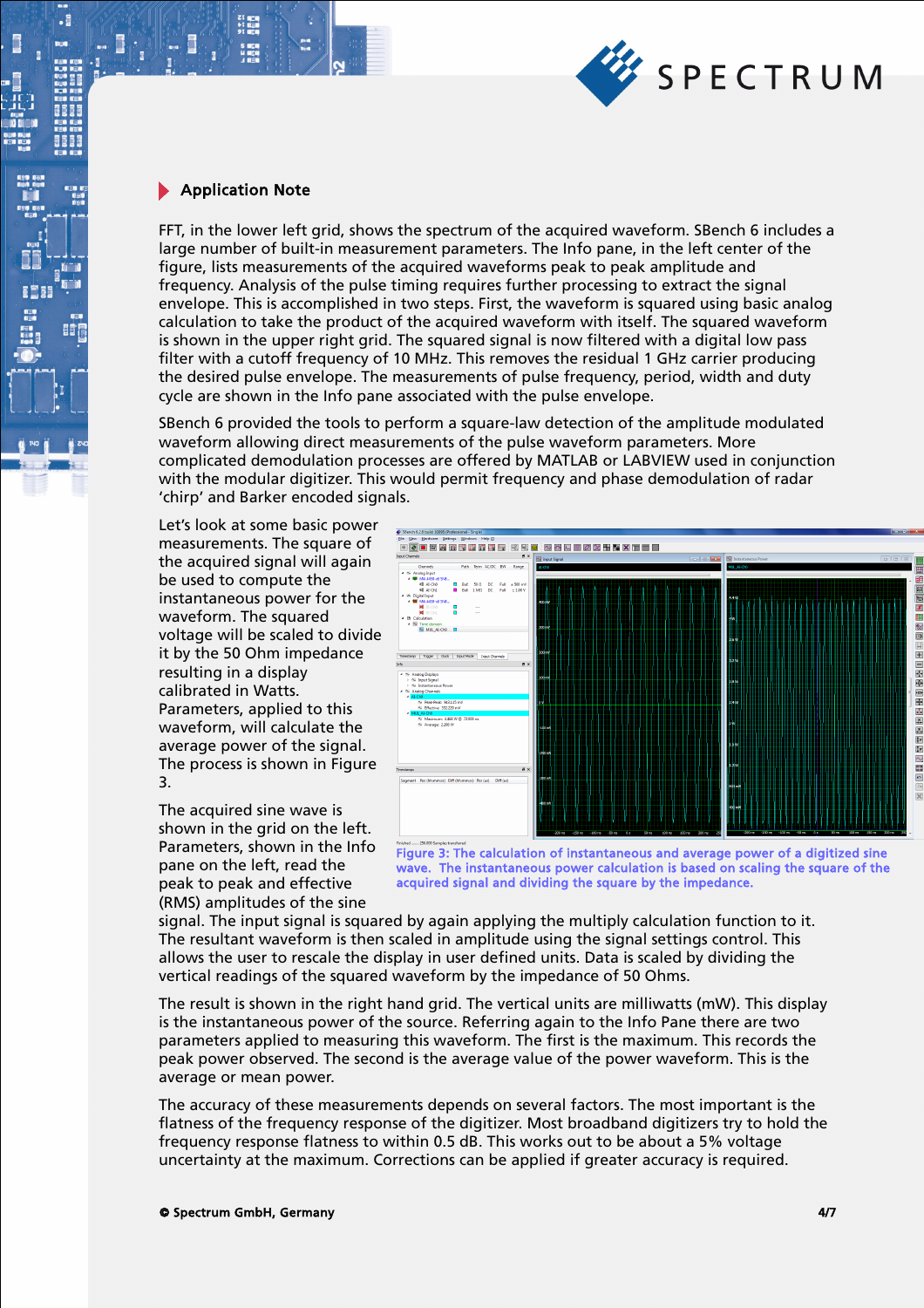

 $\cdot$ E

# Multi-channel Acquisition and Analysis

## Quadrature Modulation Signals

The RF world offers many opportunities for multichannel analysis. Perhaps the most common is the analysis of quadrature modulated signals. The baseband in-phase (I) and quadrature (Q) components are combined in order to modulate an RF carrier. Modulation may be simple phase modulation or a combination of phase and amplitude modulation. Figure 4 shows the acquisition of the I and Q components of a 16 state quadrature amplitude modulated (16 QAM) signal. In this modulation scheme two serial data streams are combined to transmit four data states with each of the sixteen transmitted symbol states.



Figure 4: The acquisition of the baseband I and Q components of a 16 QAM signal and a cross plot (state transition diagram) of the signals showing the phase and amplitude variation of all sixteen data states.

The two right hand grids show the acquired I and Q components. If these components are cross plotted in an X-Y plot we can discern the sixteen amplitude/phase states that are the complement of this signal encoding. There are twelve distinctive phase states and four additional states that use the same phases at 45, 135, 225 and 315 $^{\circ}$  but with reduced amplitude.

#### Frequency Response Measurements

The frequency response of a circuit or device can be estimated easily using two digitizer channels and a broadband signal source. There are three types of signals that exhibit uniform amplitude over a range of frequencies. Swept Sine, impulse, and white noise each have a spectral response that is uniform over a range of frequencies. Swept sine offers the greatest dynamic range. The impulse function is generally the easiest to setup and use. White noise, due to its high peak to effective amplitude ratio, has the lowest dynamic range. Figure 5 is an example of a frequency response measurement of a 36 MHz low pass filter. The signal source used is an impulse function from an arbitrary waveform generator (AWG) with a bandwidth of 125 MHz.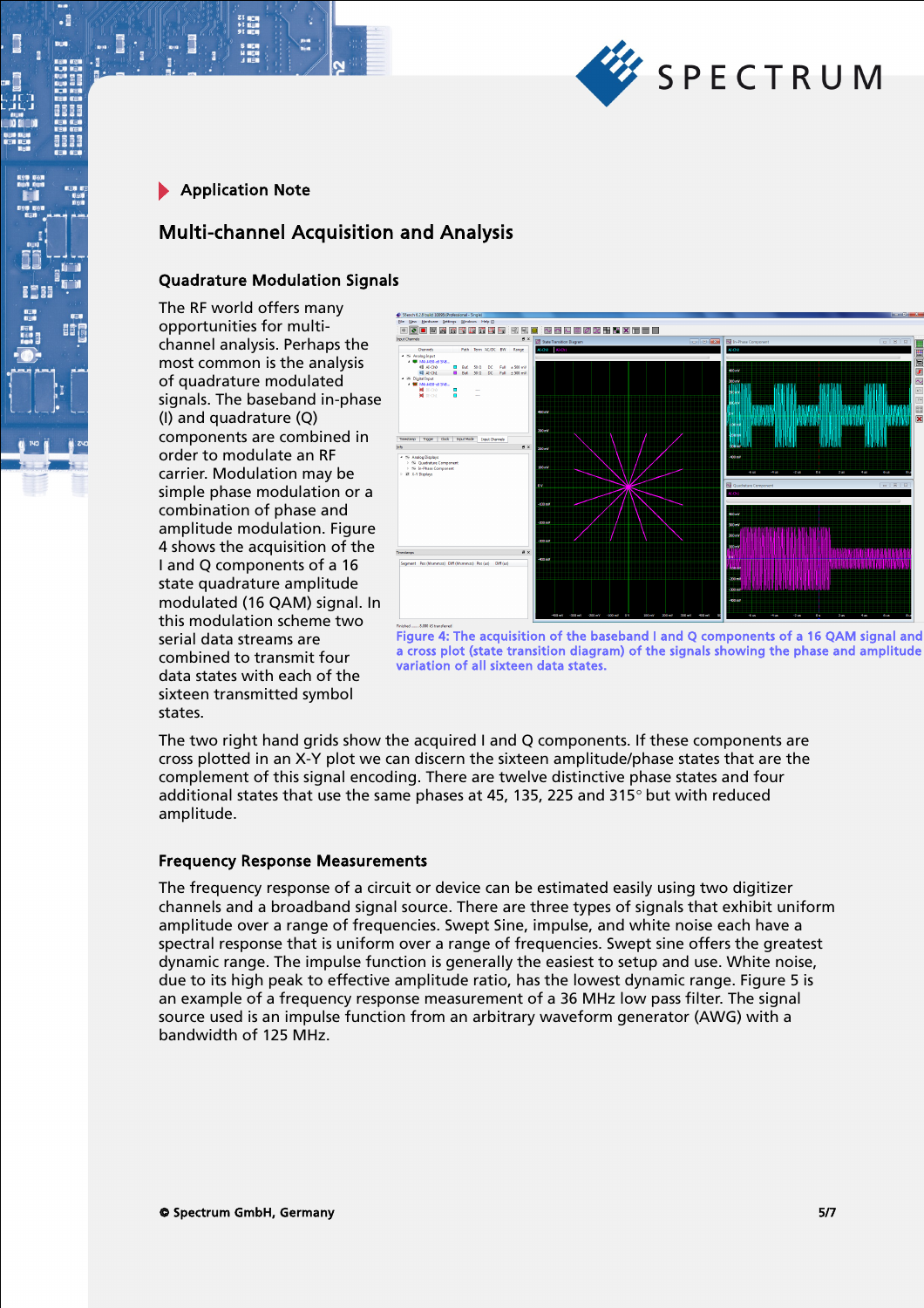

.

The impulse function is shown in the upper left grid, below it is the FFT of this input signal. The spectral shaping is due to the output response of the AWG as well as the limited transition time of the impulse function. Note that the spectrum is relatively flat out to 50 MHz which is adequate for this example. The waveform in the upper right grid is the output of the filter. Its FFT is in the lower right grid. Here we can see the shape of the filter response. Cursors can be used to estimate the -3dB point and measure the bandwidth.

These are two simple examples of RF measurements based on multi digitizer channels. They make use of the fact that data acquisition on multiple channels is totally synchronous. The concept can



Figure 5: The process of estimating the frequency response of a low pass filter using an impulse function as an input to the filter and musing the FFTs of the input and output response to the impulse.

be expanded to multiple digitizers linked together with a Star-Hub. This is an additional module offers phase stable synchronization of up to eight boards of a kind in one system. For example, connecting eight M4i series digitizers together with Star-Hub lets you create a system with up to 32 fully synchronized channels. The Star-Hub distributes trigger and clock information between all boards. As a result all connected boards are running with the same clock and the same trigger with no phase delay between any of the channels. All trigger sources can be combined with a logical OR allowing all channels of all cards to be a trigger source at the same time.

This multi-channel capability allows digitizers to be applied to multiple communications channels simultaneously or to create arrays of measurement channels for antenna and propagation studies.

Modular digitizers offer significant measurement capabilities in RF applications with bandwidth up to 1.5 GHz. Their versatility, compact size, and multichannel capabilities can be combined into powerful test systems for your RF applications.